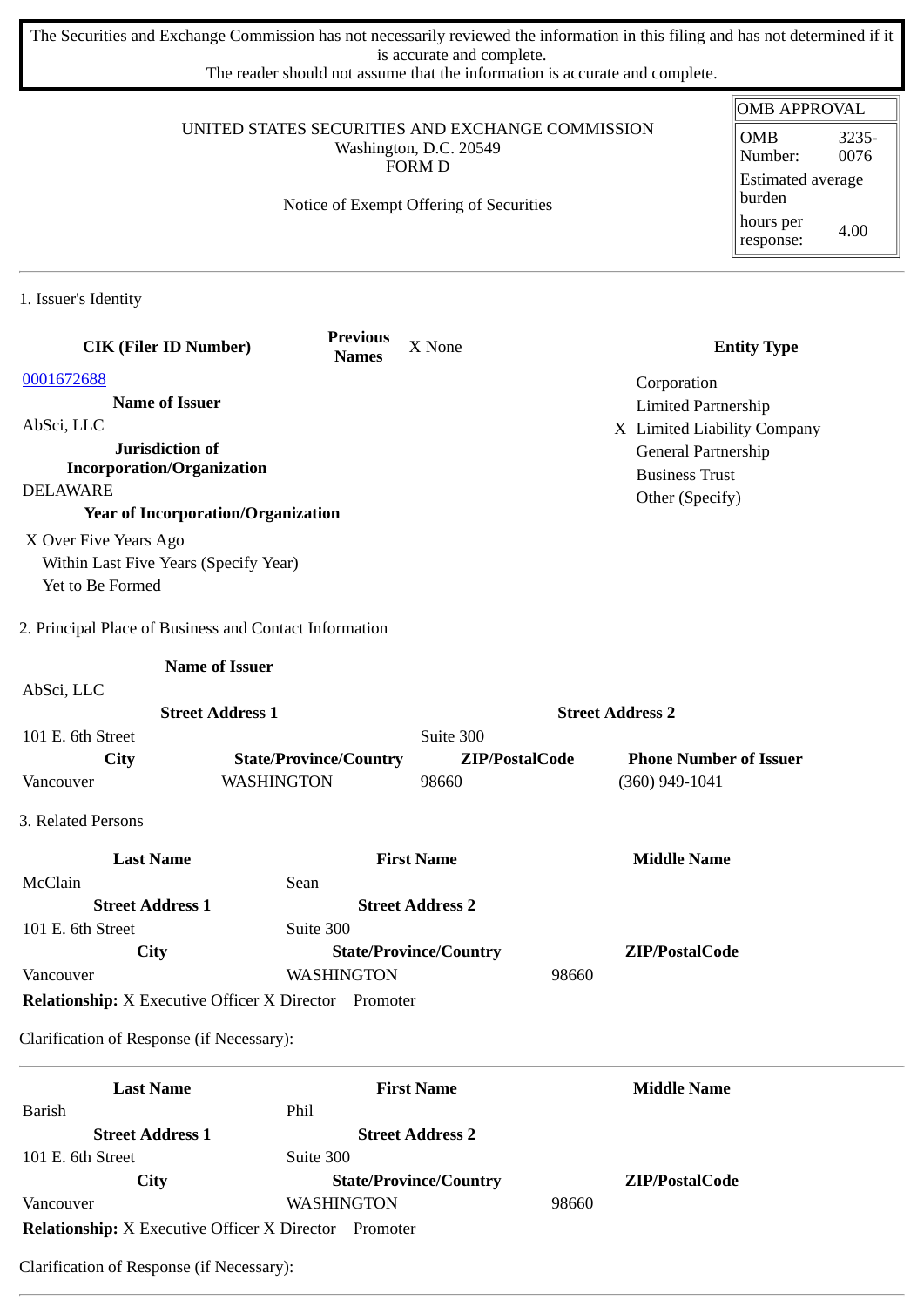| <b>Last Name</b>                                             | <b>First Name</b>             | <b>Middle Name</b> |  |
|--------------------------------------------------------------|-------------------------------|--------------------|--|
| Klassen                                                      | Shelley                       |                    |  |
| <b>Street Address 1</b>                                      | <b>Street Address 2</b>       |                    |  |
| 101 E. 6th Street                                            | Suite 300                     |                    |  |
| City                                                         | <b>State/Province/Country</b> | ZIP/PostalCode     |  |
| Vancouver                                                    | WASHINGTON                    | 98660              |  |
| <b>Relationship:</b> X Executive Officer  Director  Promoter |                               |                    |  |
| Clarification of Response (if Necessary):                    |                               |                    |  |
|                                                              |                               |                    |  |
| <b>Last Name</b>                                             | <b>First Name</b>             | <b>Middle Name</b> |  |
| Zach Jonasson                                                | Zach                          |                    |  |
| <b>Street Address 1</b>                                      | <b>Street Address 2</b>       |                    |  |
| 101 E. 6th Street                                            | <b>Suit 300</b>               |                    |  |
| <b>City</b>                                                  | <b>State/Province/Country</b> | ZIP/PostalCode     |  |
| Vancouver                                                    | <b>WASHINGTON</b>             | 98660              |  |
| <b>Relationship:</b> Executive Officer X Director Promoter   |                               |                    |  |
| Clarification of Response (if Necessary):                    |                               |                    |  |
|                                                              |                               |                    |  |
| <b>Last Name</b>                                             | <b>First Name</b>             | <b>Middle Name</b> |  |
| Lawliss                                                      | <b>Bryan</b>                  |                    |  |
| <b>Street Address 1</b>                                      | <b>Street Address 2</b>       |                    |  |
| 101 E. 6th Street                                            | Suite 300                     |                    |  |
| City                                                         | <b>State/Province/Country</b> | ZIP/PostalCode     |  |
| Vancouver                                                    | WASHINGTON                    | 98660              |  |
| Relationship: Executive Officer X Director Promoter          |                               |                    |  |
|                                                              |                               |                    |  |
| Clarification of Response (if Necessary):                    |                               |                    |  |
| <b>Last Name</b>                                             | <b>First Name</b>             | <b>Middle Name</b> |  |
| Gold                                                         | Daniel                        |                    |  |
| <b>Street Address 1</b>                                      | <b>Street Address 2</b>       |                    |  |
| 101 E. 6th Street                                            | Suite 300                     |                    |  |
| <b>City</b>                                                  | <b>State/Province/Country</b> | ZIP/PostalCode     |  |
| Vancouver                                                    | WASHINGTON                    | 98660              |  |
| <b>Relationship:</b> Executive Officer X Director Promoter   |                               |                    |  |
| Clarification of Response (if Necessary):                    |                               |                    |  |
| <b>Last Name</b>                                             | <b>First Name</b>             | <b>Middle Name</b> |  |
| Mahler                                                       | Gustavo                       |                    |  |
| <b>Street Address 1</b>                                      | <b>Street Address 2</b>       |                    |  |
| 101 E. 6th Street                                            | Suite 300                     |                    |  |
| City                                                         | <b>State/Province/Country</b> | ZIP/PostalCode     |  |
| Vancouver                                                    | <b>WASHINGTON</b>             | 98660              |  |
| <b>Relationship:</b> Executive Officer X Director Promoter   |                               |                    |  |
|                                                              |                               |                    |  |
| Clarification of Response (if Necessary):                    |                               |                    |  |
| 4. Industry Group                                            |                               |                    |  |
| Agriculture                                                  | <b>Health Care</b>            |                    |  |
|                                                              |                               | Retailing          |  |
| <b>Banking &amp; Financial Services</b>                      | X Biotechnology               | Restaurants        |  |
| <b>Commercial Banking</b>                                    | Health Insurance              | Technology         |  |
| Insurance                                                    |                               |                    |  |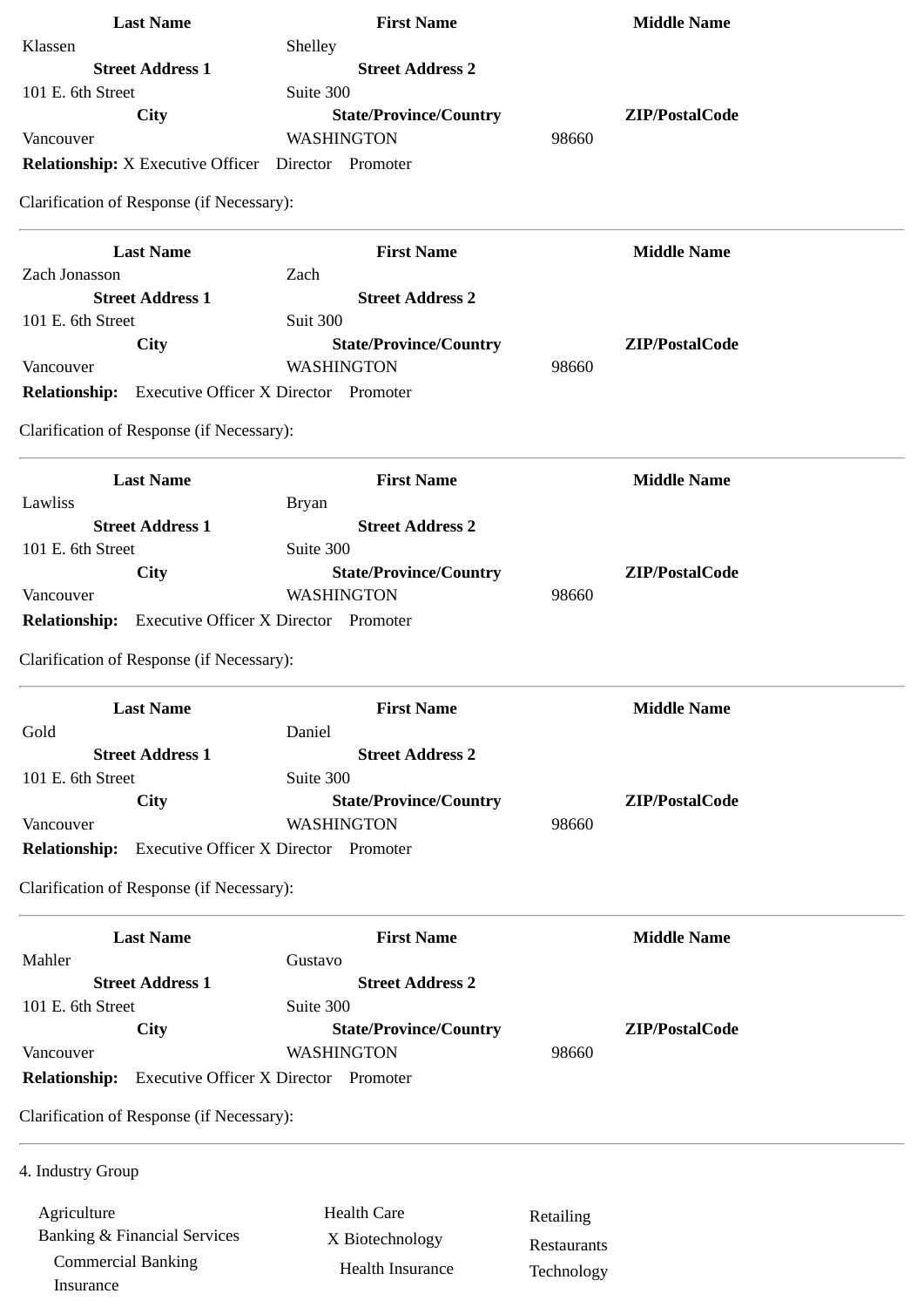| Investing                                             |                | Hospitals & Physicians     | Computers                 |
|-------------------------------------------------------|----------------|----------------------------|---------------------------|
| <b>Investment Banking</b>                             |                | Pharmaceuticals            | <b>Telecommunications</b> |
| Pooled Investment Fund                                |                | Other Health Care          | Other Technology          |
| Is the issuer registered as                           |                | Manufacturing              | Travel                    |
| an investment company under<br>the Investment Company |                | Real Estate                | Airlines & Airports       |
| Act of 1940?                                          |                | Commercial                 |                           |
| Yes                                                   | N <sub>0</sub> |                            | Lodging & Conventions     |
| Other Banking & Financial Services                    |                | Construction               | Tourism & Travel Services |
| <b>Business Services</b>                              |                | <b>REITS &amp; Finance</b> | Other Travel              |
| Energy                                                |                | Residential                | Other                     |
|                                                       |                | Other Real Estate          |                           |
| Coal Mining                                           |                |                            |                           |
| Electric Utilities                                    |                |                            |                           |
| <b>Energy Conservation</b>                            |                |                            |                           |
| <b>Environmental Services</b>                         |                |                            |                           |
| Oil & Gas                                             |                |                            |                           |
| <b>Other Energy</b>                                   |                |                            |                           |

## 5. Issuer Size

| <b>Revenue Range</b>             | <b>OR</b> | <b>Aggregate Net Asset Value Range</b> |
|----------------------------------|-----------|----------------------------------------|
| No Revenues                      |           | No Aggregate Net Asset Value           |
| $$1 - $1,000,000$                |           | $$1 - $5,000,000$                      |
| $$1,000,001 - $5,000,000$        |           | \$5,000,001 - \$25,000,000             |
| $$5,000,001 -$<br>\$25,000,000   |           | $$25,000,001 - $50,000,000$            |
| $$25,000,001 -$<br>\$100,000,000 |           | \$50,000,001 - \$100,000,000           |
| Over \$100,000,000               |           | Over \$100,000,000                     |
| X Decline to Disclose            |           | Decline to Disclose                    |
| Not Applicable                   |           | Not Applicable                         |
|                                  |           |                                        |

## 6. Federal Exemption(s) and Exclusion(s) Claimed (select all that apply)

## Investment Company Act Section 3(c)

| Rule $504(b)(1)$ (not (i), (ii) or (iii)) | Section $3(c)(1)$ | Section $3(c)(9)$  |
|-------------------------------------------|-------------------|--------------------|
| Rule 504 (b) $(1)(i)$                     | Section $3(c)(2)$ | Section $3(c)(10)$ |
| Rule 504 (b) $(1)(ii)$                    | Section $3(c)(3)$ | Section $3(c)(11)$ |
| Rule 504 (b)(1)(iii)<br>$X$ Rule 506(b)   | Section $3(c)(4)$ | Section $3(c)(12)$ |
| Rule $506(c)$                             | Section $3(c)(5)$ | Section $3(c)(13)$ |
| X Securities Act Section $4(a)(5)$        | Section $3(c)(6)$ | Section $3(c)(14)$ |
|                                           | Section $3(c)(7)$ |                    |

## 7. Type of Filing

- X New Notice Date of First Sale 2018-05-25 First Sale Yet to Occur Amendment
- 8. Duration of Offering

Does the Issuer intend this offering to last more than one year? Yes X No

9. Type(s) of Securities Offered (select all that apply)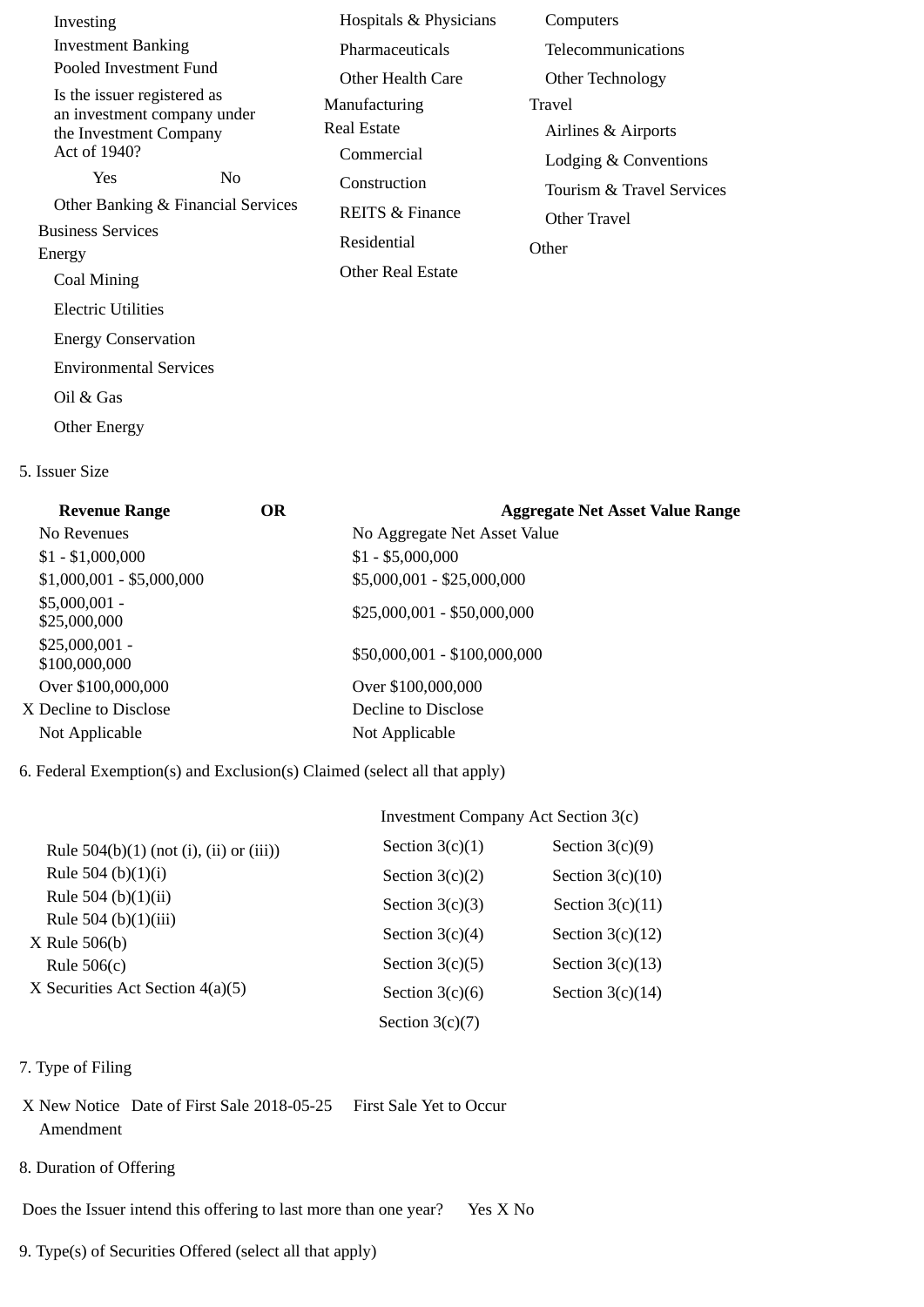| X Equity<br>Debt<br>Option, Warrant or Other Right to Acquire Another Security<br>Security to be Acquired Upon Exercise of Option, Warrant or<br>Other Right to Acquire Security                                         |                          | Pooled Investment Fund Interests<br>Tenant-in-Common Securities<br><b>Mineral Property Securities</b><br>Other (describe) |                    |
|--------------------------------------------------------------------------------------------------------------------------------------------------------------------------------------------------------------------------|--------------------------|---------------------------------------------------------------------------------------------------------------------------|--------------------|
| 10. Business Combination Transaction                                                                                                                                                                                     |                          |                                                                                                                           |                    |
| Is this offering being made in connection with a business combination transaction, such as<br>a merger, acquisition or exchange offer?                                                                                   |                          | Yes X No                                                                                                                  |                    |
| Clarification of Response (if Necessary):                                                                                                                                                                                |                          |                                                                                                                           |                    |
| 11. Minimum Investment                                                                                                                                                                                                   |                          |                                                                                                                           |                    |
| Minimum investment accepted from any outside investor \$0 USD                                                                                                                                                            |                          |                                                                                                                           |                    |
| 12. Sales Compensation                                                                                                                                                                                                   |                          |                                                                                                                           |                    |
| Recipient                                                                                                                                                                                                                |                          | Recipient CRD Number X None                                                                                               |                    |
| (Associated) Broker or Dealer X None                                                                                                                                                                                     |                          | (Associated) Broker or Dealer CRD<br>Number                                                                               | X None             |
| <b>Street Address 1</b>                                                                                                                                                                                                  |                          | <b>Street Address 2</b>                                                                                                   |                    |
| City                                                                                                                                                                                                                     |                          | State/Province/Country                                                                                                    | ZIP/Postal<br>Code |
| State(s) of Solicitation (select all that apply)<br>Check "All Statesâ€[] or check individual<br><b>States</b>                                                                                                           | All<br><b>States</b>     | Foreign/non-US                                                                                                            |                    |
| 13. Offering and Sales Amounts                                                                                                                                                                                           |                          |                                                                                                                           |                    |
| <b>Total Offering Amount</b><br>\$15,000,000 USD or<br>\$12,000,000 USD<br><b>Total Amount Sold</b><br>Total Remaining to be Sold \$3,000,000 USD or                                                                     | Indefinite<br>Indefinite |                                                                                                                           |                    |
| Clarification of Response (if Necessary):                                                                                                                                                                                |                          |                                                                                                                           |                    |
| 14. Investors                                                                                                                                                                                                            |                          |                                                                                                                           |                    |
| Select if securities in the offering have been or may be sold to persons who do not qualify as accredited<br>investors, and enter the number of such non-accredited investors who already have invested in the offering. |                          |                                                                                                                           |                    |
| Regardless of whether securities in the offering have been or may be sold to persons who do not qualify as<br>accredited investors, enter the total number of investors who already have invested in the offering:       |                          |                                                                                                                           | 31                 |
| 15. Sales Commissions & Finder's Fees Expenses                                                                                                                                                                           |                          |                                                                                                                           |                    |
| Provide separately the amounts of sales commissions and finders fees expenses, if any. If the amount of an expenditure is not<br>known, provide an estimate and check the box next to the amount.                        |                          |                                                                                                                           |                    |

| <b>Sales Commissions</b> | \$0 USD Estimate |  |
|--------------------------|------------------|--|
| Finders' Fees            | \$0 USD Estimate |  |

Clarification of Response (if Necessary):

16. Use of Proceeds

Provide the amount of the gross proceeds of the offering that has been or is proposed to be used for payments to any of the persons required to be named as executive officers, directors or promoters in response to Item 3 above. If the amount is unknown, provide an estimate and check the box next to the amount.